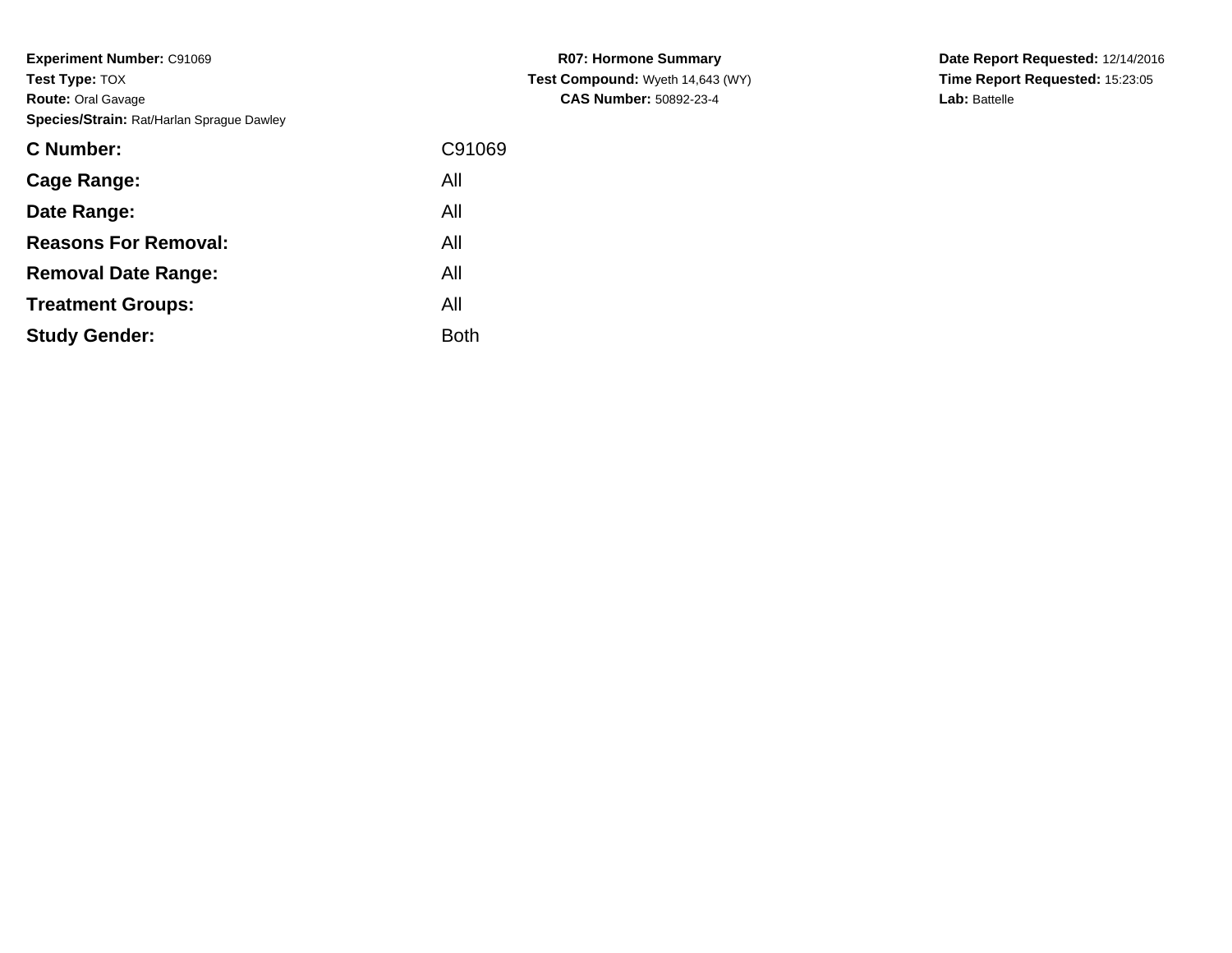**Date Report Requested:** 12/14/2016 **Time Report Requested:** 15:23:05**Lab:** Battelle

| Male                      |                                     |                                     |                           |                           |                           |  |  |  |
|---------------------------|-------------------------------------|-------------------------------------|---------------------------|---------------------------|---------------------------|--|--|--|
| <b>Terminal Sacrifice</b> |                                     | <b>Treatment Groups (mg/kg/day)</b> |                           |                           |                           |  |  |  |
|                           |                                     | 0                                   | 6.25                      | 12.5                      | 25                        |  |  |  |
| SD 28 - 28                | Testosterone (ng/mL)                | $4.033 \pm 0.479$ (10) *            | $3.141 \pm 0.911(10)$     | $4.374 \pm 1.293$ (10)    | $1.559 \pm 0.385$ (10) *  |  |  |  |
| SD 28 - 28                | Thyroid Stimulating Hormone (ng/mL) | $18.560 \pm 1.164$ (10) **          | $21.455 \pm 3.593$ (10)   | $15.637 \pm 2.127(10)$    | $13.072 \pm 1.014$ (10) * |  |  |  |
| SD 28 - 28                | Triiodothyronine (ng/dL)            | $106.350 \pm 5.527(10)$             | $113.620 \pm 4.208(10)$   | $102.400 \pm 3.391(10)$   | $103.950 \pm 4.949(10)$   |  |  |  |
| SD 28 - 28                | Free Thyroxine (ng/dL)              | $2.347 \pm 0.086$ (10) **           | $1.433 \pm 0.127$ (10) ** | $1.411 \pm 0.143$ (10) ** | $1.305 \pm 0.132$ (10) ** |  |  |  |
| SD 28 - 28                | Total Thyroxine (ug/dL)             | $3.580 \pm 0.128$ (10) **           | $2.900 \pm 0.152$ (10) ** | $2.940 \pm 0.197$ (10) *  | $2.780 \pm 0.172$ (10) ** |  |  |  |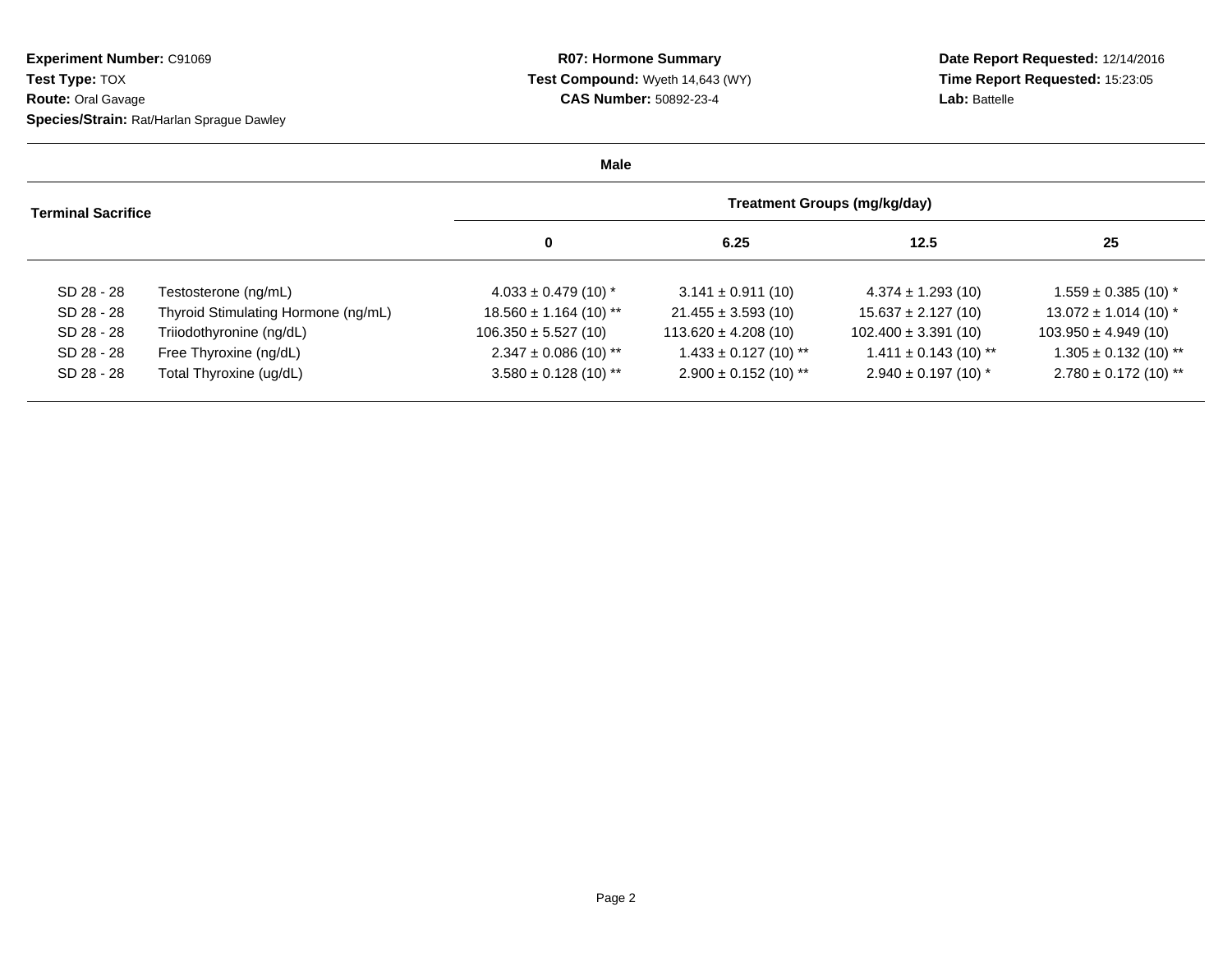**Date Report Requested:** 12/14/2016 **Time Report Requested:** 15:23:05**Lab:** Battelle

| Female                    |                                     |                                     |                           |                            |                            |  |  |  |
|---------------------------|-------------------------------------|-------------------------------------|---------------------------|----------------------------|----------------------------|--|--|--|
| <b>Terminal Sacrifice</b> |                                     | <b>Treatment Groups (mg/kg/day)</b> |                           |                            |                            |  |  |  |
|                           |                                     | 0                                   | 6.25                      | 12.5                       | 25                         |  |  |  |
| SD 28 - 28                | Testosterone (ng/mL)                | $0.332 \pm 0.027$ (10) *            | $0.519 \pm 0.068$ (10) *  | $0.491 \pm 0.060$ (10)     | $0.567 \pm 0.075$ (10) *   |  |  |  |
| SD 28 - 28                | Thyroid Stimulating Hormone (ng/mL) | $10.072 \pm 0.513$ (9) **           | $16.190 \pm 2.034(10)$ ** | $14.962 \pm 1.708$ (10) ** | $17.210 \pm 1.253$ (10) ** |  |  |  |
| SD 28 - 28                | Triiodothyronine (ng/dL)            | $65.660 \pm 2.472$ (10) **          | $71.860 \pm 4.312(10)$    | $83.090 \pm 4.788$ (10) ** | $83.570 \pm 3.717(10)$ **  |  |  |  |
| SD 28 - 28                | Free Thyroxine (ng/dL)              | $1.134 \pm 0.082$ (10)              | $1.444 \pm 0.102$ (10)    | $1.671 \pm 0.136$ (10) **  | $1.338 \pm 0.093$ (10)     |  |  |  |
| SD 28 - 28                | Total Thyroxine (ug/dL)             | $1.790 \pm 0.126$ (10)              | $1.990 \pm 0.164$ (10)    | $2.280 \pm 0.146$ (10)     | $1.700 \pm 0.116$ (10)     |  |  |  |